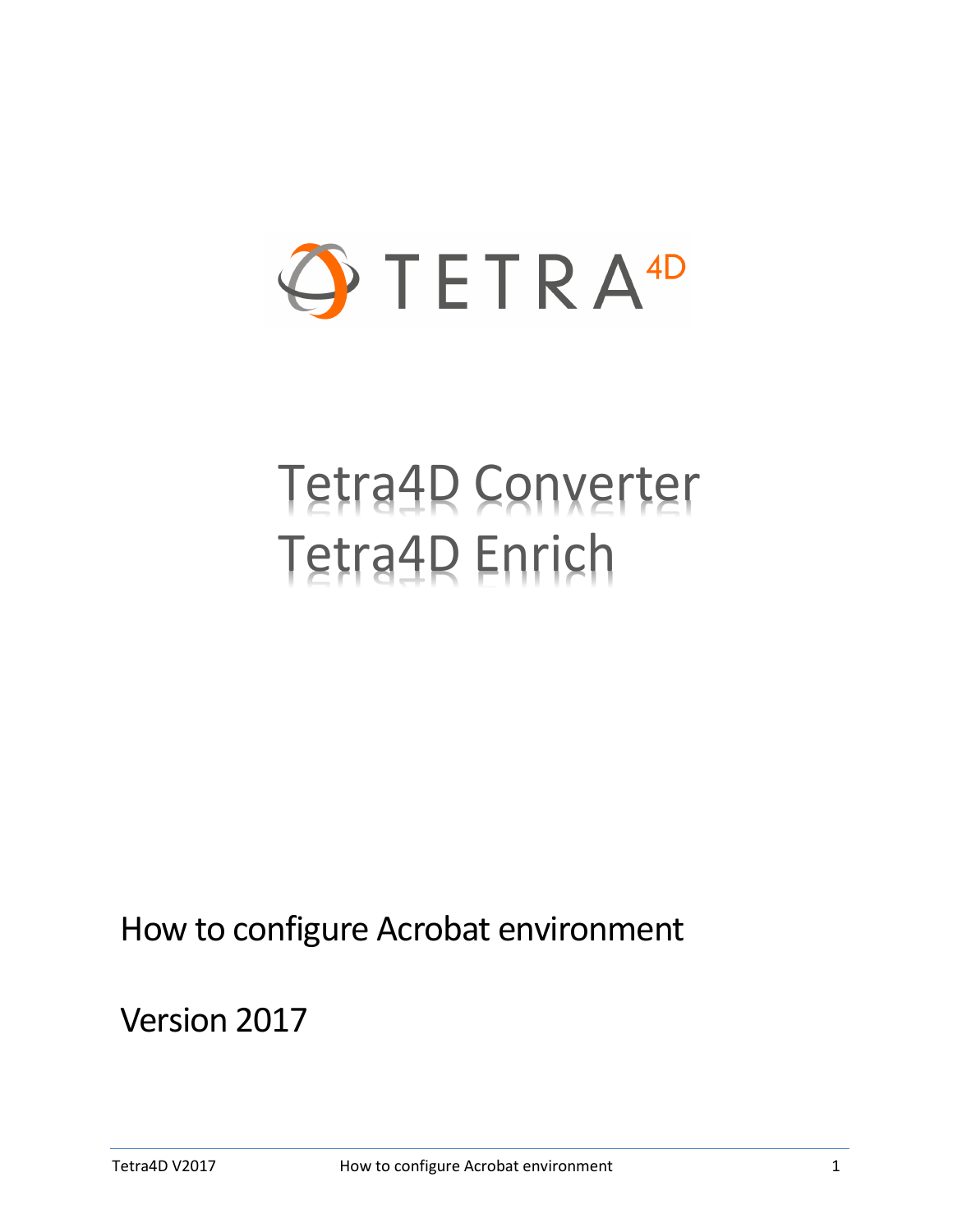## **Acrobat environment setting**

## **Introduction to the Acrobat environment**

When starting Acrobat Professional, the standard environment appears as below:

| П                                                           | Adobe Acrobat Pro DC      | $   \times$         |  |  |
|-------------------------------------------------------------|---------------------------|---------------------|--|--|
| File Edit View Window Help Tetra4D Enrich Tetra4D Converter |                           |                     |  |  |
| <b>Tools</b><br>Home                                        |                           | Sign In<br>ᢙ        |  |  |
|                                                             | Q<br>Search               | $\blacksquare$<br>m |  |  |
| <b>File Lists</b>                                           |                           |                     |  |  |
| Recent                                                      |                           |                     |  |  |
| Sent                                                        |                           |                     |  |  |
|                                                             |                           |                     |  |  |
| Storage                                                     | No Recent Files           |                     |  |  |
| My Computer                                                 |                           |                     |  |  |
| <b>Document Cloud</b>                                       |                           |                     |  |  |
| <b>Add Account</b>                                          |                           |                     |  |  |
|                                                             |                           |                     |  |  |
|                                                             | <b>Clear Recent Files</b> |                     |  |  |
|                                                             |                           |                     |  |  |

Toolbars appear once a PDF document is open

(Press CTRL + SHIFT + T to create a blank document if needed, or open an existing PDF document)



- 1: Menu bar
- 2: Toolbar area

Remark:

The menu bar can be hidden / displayed back by pressing **F8** key The Toolbars can be hidden / displayed back by pressing **F9** key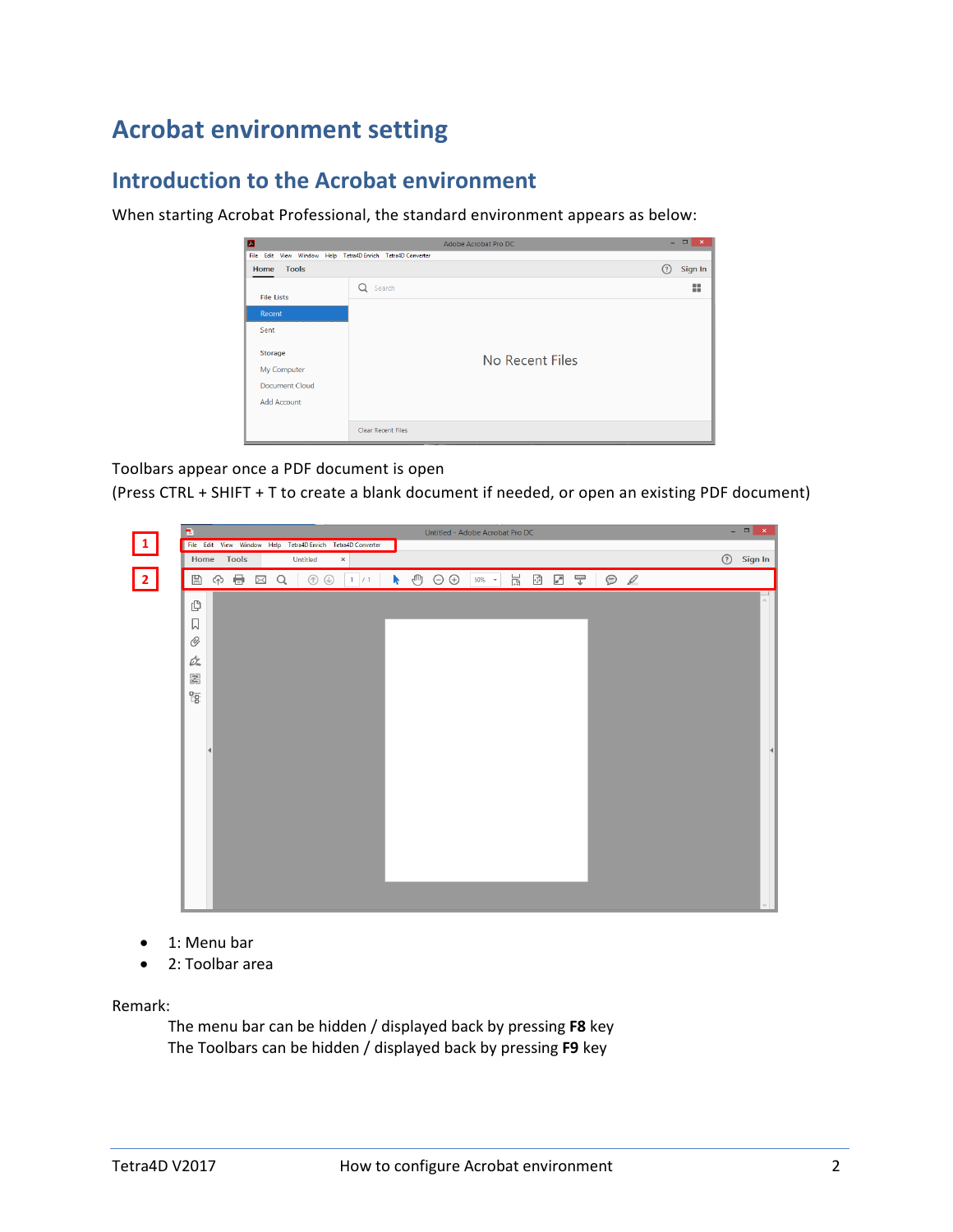#### **Toolbars presentation**

The following toolbars are present by default in the toolbar area:



• 4: Quick tools

To select the toolbars to be displayed or to customize the tools that are shown in the different toolbars, you can:

- Right-click in the toolbar or,
- Select the top menu View > Show/Hide > Toolbar Items

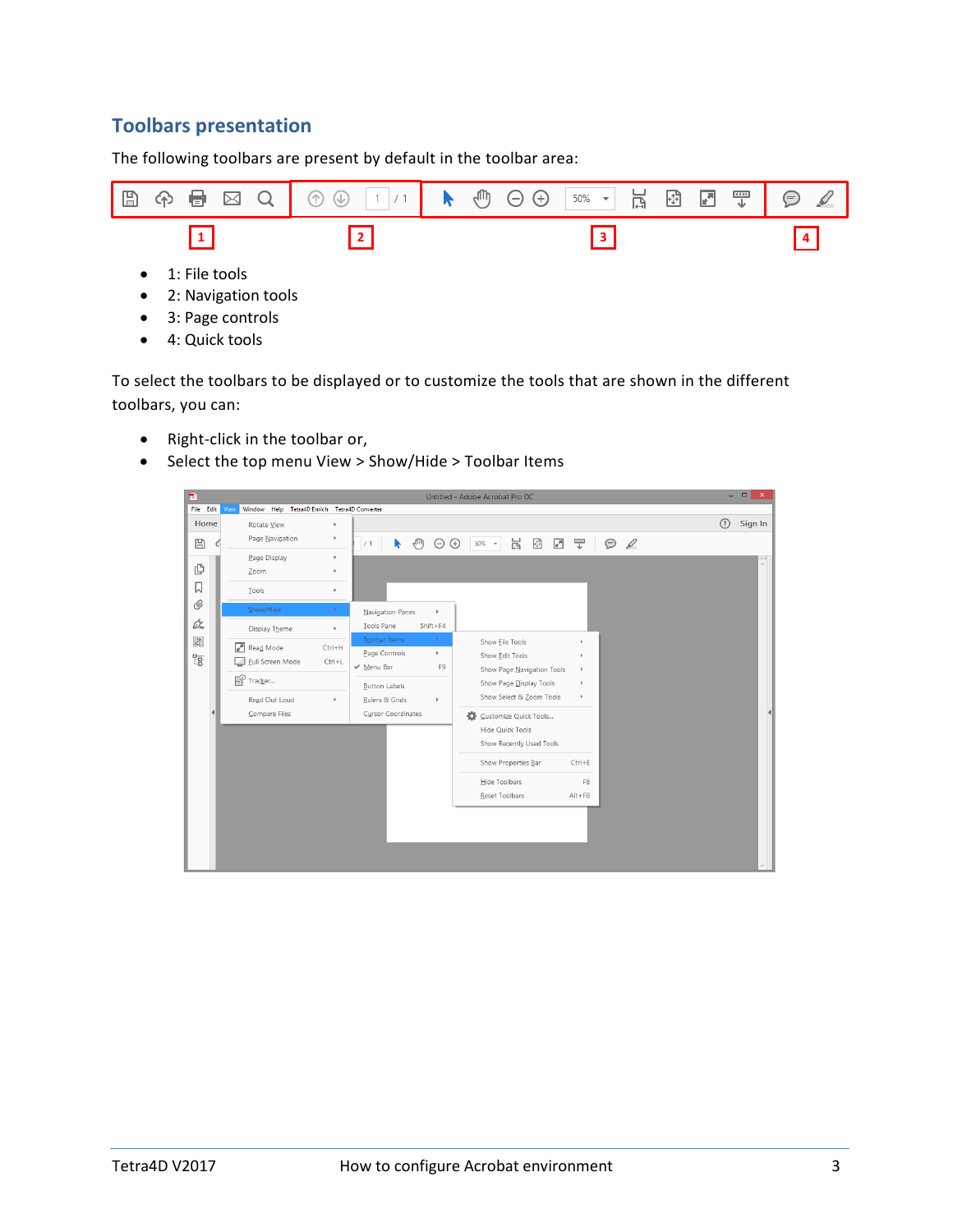#### **"Page Controls" toolbars presentation**

The "Page Controls" toolbars provides user with tools dedicated to the visualization of the document and to the selection of items. This toolbar can be displayed in the top toolbar area, or at the bottom of the document.

**TITLE** 

↓

Ф منہ

To change the position of this toolbar, press the icons



#### **Introduction to the different selection modes proposed by Acrobat**

The Page controls toolbar proposes a tool to select text and images:



This selection tool is not suitable to select some other standard PDF objects that are present in 3D PDF documents like:

- « rich media » objects: 3D annotation, videos…
- forms objects: Text fields, buttons…

This other selection tool is as default only accessible in the **Forms** and in **Rich media** plugin. We recommend to add this selection tools to the "Quick Tools" toolbar.

To customize the Quick Tools toolbar, do the following:

- Make a right-click in the top tool bars area
- Select the Customize Quick Tools menu

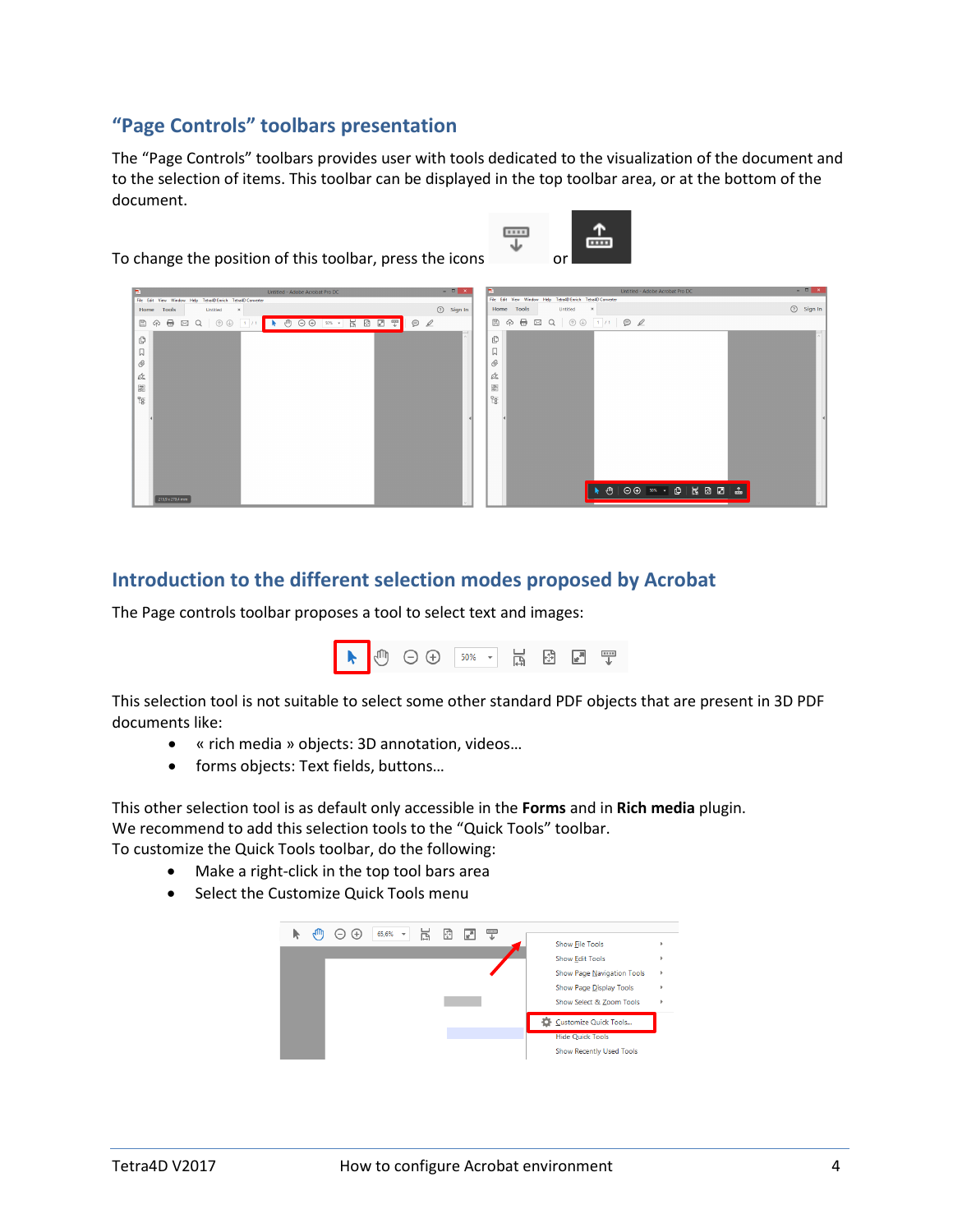• In the plugins list, scroll down to the "Rich Media" plugin and open it

|                          | <b>Customize Quick Tools</b> |                        |                   |
|--------------------------|------------------------------|------------------------|-------------------|
| Tools to show in Toolban |                              | $\overline{\P}$<br>lo. | 而<br>$\mathbb{R}$ |
| Choose tools to add:     |                              |                        | $\lambda$         |
| <b>▶ Certificates</b>    |                              |                        |                   |
| Accessibility            |                              |                        |                   |
| * Rich Media             |                              |                        |                   |
| ⋒<br>Add 3D              |                              |                        |                   |
| OK Add Button            |                              |                        | oî                |
| Add Sound                |                              |                        |                   |
| ூ<br>Add SWF             |                              |                        |                   |
| H<br>Add Video           |                              |                        |                   |
| Select Object<br>▶       |                              |                        |                   |
| <b>&gt; JavaScript</b>   |                              |                        |                   |
|                          |                              | Save                   | Cancel            |
|                          |                              |                        |                   |

- Click on the "Select Object" icon at the bottom of the list
- Then click on the right arrow to add this tool to the "Quick tools" toolbar
- Click on Save

#### Remark:

It is possible to remove the other default tools from the quick tools toolbar.

After this operation, the top toolbar should look like this:

| File Edit View Window Help Tetra4D Enrich Tetra4D Converter |                                                      |  |  |  |
|-------------------------------------------------------------|------------------------------------------------------|--|--|--|
| <b>Tools</b><br>Home<br>Test_Form.pdf<br>$\mathbb{X}$       |                                                      |  |  |  |
| 圖                                                           | <b>◆ ● 図 Q   ① ① 1 /1 Q   ▶ ① D ① 555% ▼ 局 図 図 罗</b> |  |  |  |

Remark:

Note that the "Select Object" tool has the same icon that the standard selection tool. However, these tools are not behaving the same.

The new one which has been added enables to select 3D annotation, text fields, buttons… in order to edit them (position, size, parameters…)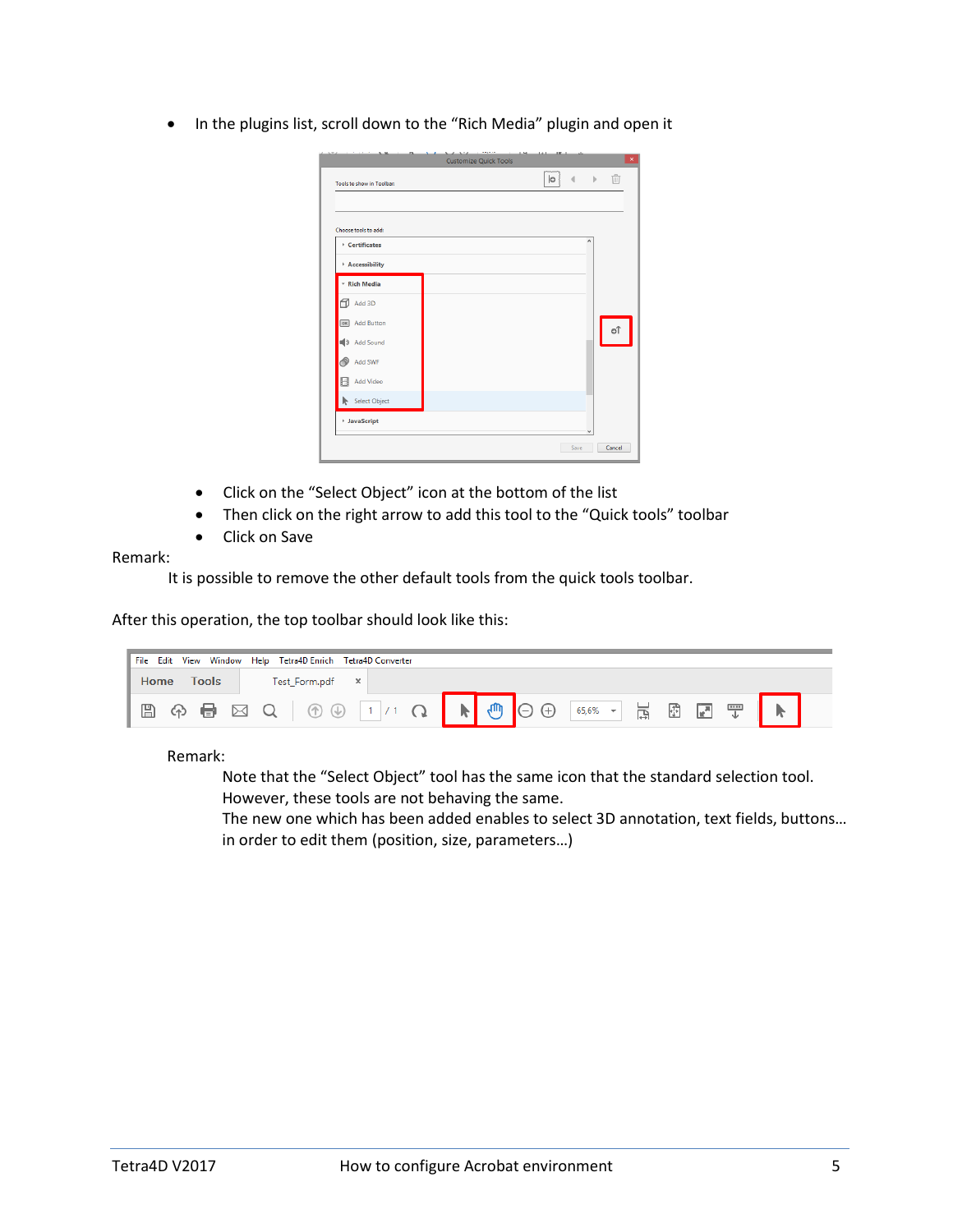#### **ACROBAT general settings**

- Edit > Preferences (CTRL + K)
	- o **Forms**

Uncheck Show border hover…

| Categories:                                                                                                                                                                                                  |                     | General                                                                                                                                                                                                                                                                                    |
|--------------------------------------------------------------------------------------------------------------------------------------------------------------------------------------------------------------|---------------------|--------------------------------------------------------------------------------------------------------------------------------------------------------------------------------------------------------------------------------------------------------------------------------------------|
| <b>Page Display</b>                                                                                                                                                                                          | $\hat{\phantom{1}}$ | ✔ Automatically calculate field values                                                                                                                                                                                                                                                     |
| 3D & Multimedia<br><b>Accessibility</b><br><b>Action Wizard</b><br><b>Adobe Online Services</b><br>Catalog<br><b>Color Management</b><br><b>Content Editing</b><br><b>Convert From PDF</b><br>Convert To PDF |                     | Automatically adjust tab order when modifying fields<br>$\triangleright$ Show focus rectangle<br>$\vee$ Show text field overflow indicator<br>Always hide forms document message bar<br>$\vee$ Show field preview when creating or editing form fields<br>Automatically detect Form fields |
| <b>Email Accounts</b><br><b>Forms</b><br><b>Identity</b><br>Internet<br><b>JavaScript</b><br>Language<br>Measuring (2D)<br>Measuring (3D)                                                                    |                     | <b>Highlight Color</b><br>Show border hover color for fields<br>Fields highlight color:<br>Required fields highlight color:                                                                                                                                                                |

#### o **3D & Multimedia**

Set the Auto-Degrade Options to Bounding Box, and set the threshold to 20 This option enables to manipulate large model while keeping acceptable performances when rotating the 3D model.

|                              | <b>Preferences</b>                                                                   | $\times$ |
|------------------------------|--------------------------------------------------------------------------------------|----------|
| Categories:                  | <b>3D and Multimedia Options</b>                                                     |          |
| Commenting<br>$\lambda$      | Enable playing of 3D content                                                         |          |
| Documents                    |                                                                                      |          |
| <b>Full Screen</b>           | <b>Renderer Options</b>                                                              |          |
| General                      | <b>Preferred Renderer:</b><br>DirectX 9<br>$\checkmark$                              |          |
| <b>Page Display</b>          | I Enable hardware rendering for legacy video cards                                   |          |
| 3D & Multimedia              |                                                                                      |          |
| <b>Accessibility</b>         | Enable double-sided rendering                                                        |          |
| <b>Action Wizard</b>         |                                                                                      |          |
| <b>Adobe Online Services</b> | Use content's setting<br>Preferred 3D PMI Rendering Mode:<br>$\checkmark$            |          |
| Catalog                      | Render points as cross-hairs                                                         |          |
| <b>Color Management</b>      |                                                                                      |          |
| <b>Content Editing</b>       |                                                                                      |          |
| <b>Convert From PDF</b>      | <b>3D Tool Options</b>                                                               |          |
| <b>Convert To PDF</b>        | Open Model Tree on 3D Activation:<br><b>No</b><br>$\checkmark$                       |          |
| <b>Email Accounts</b>        |                                                                                      |          |
| Forms                        | <b>Default Toolbar State:</b><br><b>Use Annotation's Setting</b><br>$\checkmark$     |          |
| Identity                     |                                                                                      |          |
| Internet                     | The Enable selection for the Hand tool                                               |          |
| <b>JavaScript</b>            | Consolidate tools on the 3D Toolbar                                                  |          |
| Language                     | Enable view transitions                                                              |          |
| Measuring (2D)               |                                                                                      |          |
| Measuring (3D)               | Show 3D orientation axis                                                             |          |
| Measuring (Geo)              |                                                                                      |          |
| Multimedia (legacy)          | <b>Auto-Degrade Options</b>                                                          |          |
| Multimedia Trust (legacy)    |                                                                                      |          |
| Reading<br>Reviewing         | <b>Bounding Box</b><br><b>Optimization Scheme for Low Framerate:</b><br>$\checkmark$ |          |
| Search                       | ÷<br>20<br>Framerate Threshold:<br><b>FPS</b>                                        |          |
| Security                     |                                                                                      |          |
| <b>Security (Enhanced)</b>   |                                                                                      |          |
|                              |                                                                                      |          |
|                              | OK<br>Cancel                                                                         |          |
|                              |                                                                                      |          |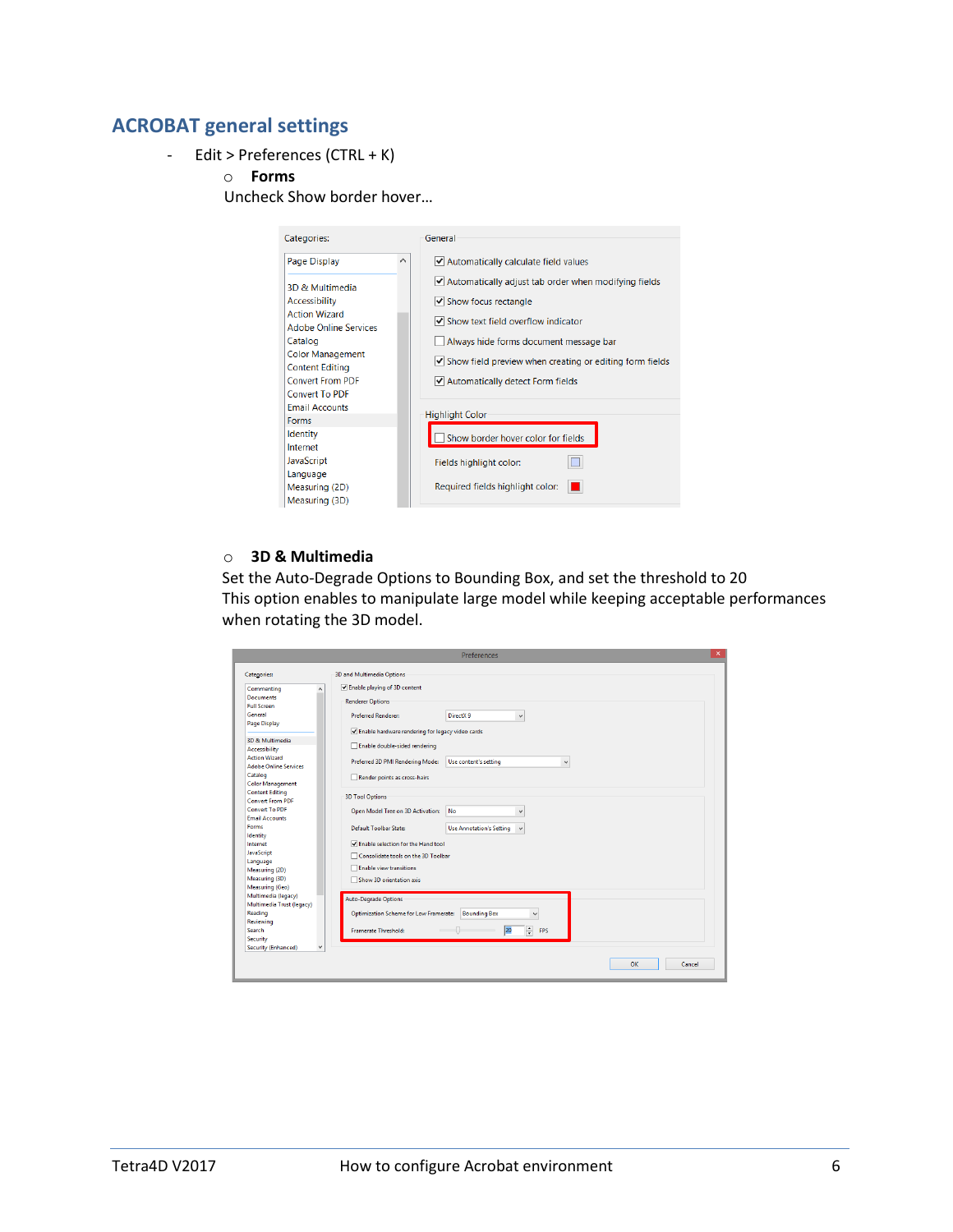o **Measuring (3D)** *- OPTIONAL*

#### Set sensitivity to 5

Modify other parameters if required (number of digits, units, colors for dimensions…)

| Categories:                                          | <b>3D Measuring</b>                                                  |  |  |
|------------------------------------------------------|----------------------------------------------------------------------|--|--|
| Commenting<br>^                                      | Use Scale and Units from Model (when present)                        |  |  |
| <b>Documents</b>                                     |                                                                      |  |  |
| <b>Full Screen</b>                                   | <b>Millimeters</b><br>$\checkmark$<br>Use default display unit:      |  |  |
| General                                              |                                                                      |  |  |
| <b>Page Display</b>                                  | $\frac{1}{\tau}$<br>Significant Digits to Display:                   |  |  |
| 3D & Multimedia<br><b>Accessibility</b>              | 3D Measuring Line Color:                                             |  |  |
| <b>Action Wizard</b><br><b>Adobe Online Services</b> | $\frac{1}{\tau}$<br>20<br>Measure Feedback Size:                     |  |  |
| Catalog<br><b>Color Management</b>                   | <b>Degrees</b><br>Angular Measurements Shown In:<br>$\checkmark$     |  |  |
| <b>Content Editing</b><br>Convert From PDF           | Radius<br>$\checkmark$<br><b>Circular Measurements Shown As:</b>     |  |  |
| Convert To PDF                                       | Show Circle for Radial Measurements                                  |  |  |
| <b>Email Accounts</b>                                |                                                                      |  |  |
| Forms                                                | <b>3D Snap Settings</b>                                              |  |  |
| Identity                                             |                                                                      |  |  |
| Internet                                             | Snap to 3D Content                                                   |  |  |
| <b>JavaScript</b>                                    |                                                                      |  |  |
| Language                                             | <b>Snap to Points</b><br>Snap to Arcs                                |  |  |
| Measuring (2D)                                       |                                                                      |  |  |
| Measuring (3D)                                       | Snap to Edges<br>Snap to Silhouette Edges (Orthographic camera only) |  |  |
| Measuring (Geo)                                      | Snap to Faces                                                        |  |  |
| Multimedia (legacy)                                  |                                                                      |  |  |
| Multimedia Trust (legacy)                            | l5<br>Sensitivity:                                                   |  |  |
| Reading                                              |                                                                      |  |  |
| Reviewing                                            | <b>Snap Hint Color:</b>                                              |  |  |
| Search                                               |                                                                      |  |  |

o **Units & Guides -** *OPTIONAL* Set units and grid layout Set grid and guides colors

| Units                       |                             |
|-----------------------------|-----------------------------|
| Page & Ruler Units:         | Millimeters<br>$\checkmark$ |
| <b>Layout Grid</b>          |                             |
| Width between lines:        | $10 \, \text{mm}$           |
| Height between lines:       | $10 \text{ mm}$             |
| Grid offset from left edge: | 0 <sub>mm</sub>             |
| Grid offset from top edge:  | 10 mm                       |
| Subdivisions:               | 5                           |
| Grid line color:            |                             |
| Guides                      |                             |
| Guide color:                |                             |